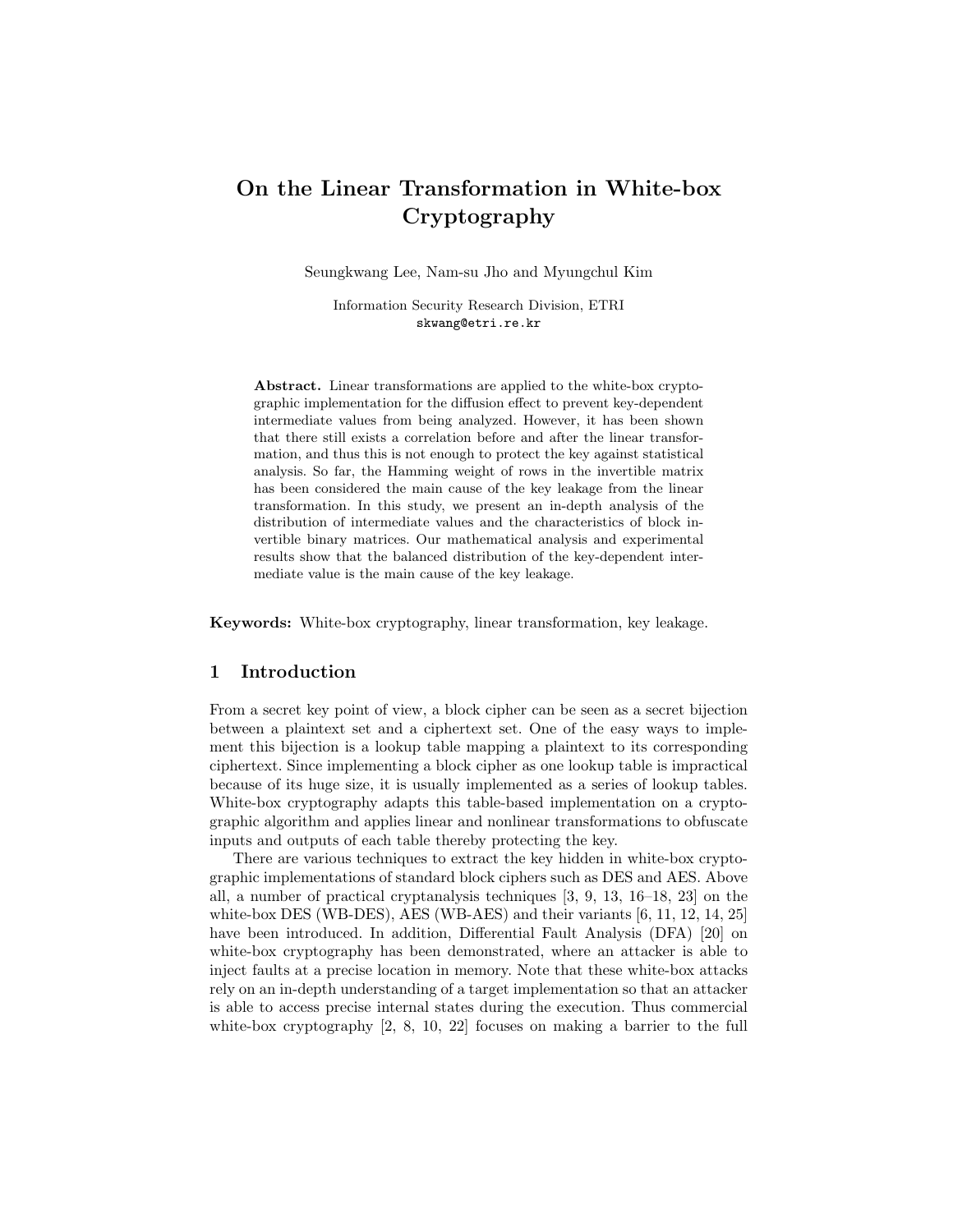control of an attacker by adapting additional techniques such as obfuscation, enveloping, hardware ID binding, and anti-debug protections.

In contrast, Differential Computation Analysis (DCA) [4] adapts a statistical technique of Correlation Power Analysis (CPA) [5] but uses computation traces (a.k.a software execution traces) consisting of internal information such as noise-free intermediate values and memory accesses, instead of classical power traces. Our work is motivated by the fact that white-box cryptography can be easily broken by simple statistical analysis [4, 21] without having to perform cryptanalysis. Along this paper, we use the term key leakage to mean that the key is recovered by some technique of the attack. Then we can say that the linear and nonlinear transformations of white-box cryptography cannot prevent the key leakage from statistical analysis. In case of linear transformations, it was recently analyzed that if the invertible matrix used for the linear transformation has rows of HW 1, then the key leakage will happen with overwhelming probability; otherwise, the correct key is supposed to be indistinguishable from the wrong key hypothesis [1, 19].

Importantly, it was recommended in white-box cryptography to choose a block invertible binary matrix consisting of full-rank submatrices for carrying maximum information and maximizing information diffusion [7]. If the previous analysis is true, the linear transformation using block invertible binary matrices is supposed to prevent the key leakage because there is no such matrix containing a row of HW 1 by the definition of a block invertible matrix. In addition, a white-box cryptographic implementation made up of tables generated using block invertible matrices should not cause a key leakage.

In this paper, we demonstrate that the linear transformation still causes the key leakage even in the case of block invertible matrices. Additionally, we find out that the key leakage is largely due to the balanced distribution of intermediate values, and we provide a simple proof and demonstrations using the Walsh transform. To enhance our analysis, we insert a random byte in the intermediate value before the linear transformation making an unbalanced distribution and show a reduced correlation to the key. The rest of this paper is organized as follows. Section 2 reviews DCA and the Walsh transform used to compute a correlation, and revisits the key leakage issue in white-box cryptography. In Section 3, we provide our analysis of the main reason behind the key leakage in the presence of linear transformations. Section 4 concludes this paper.

# 2 Background

In this section, we explain the basic concepts of DCA and the Walsh transform used to test the key leakage. Additionally, we demonstrate the key leakage using the Walsh transform in the presence of linear and nonlinear transformations.

#### 2.1 DCA

An explanation of successful DCA on white-box cryptography could be that the correct hypothetical value is correlated to the target lookup value. After col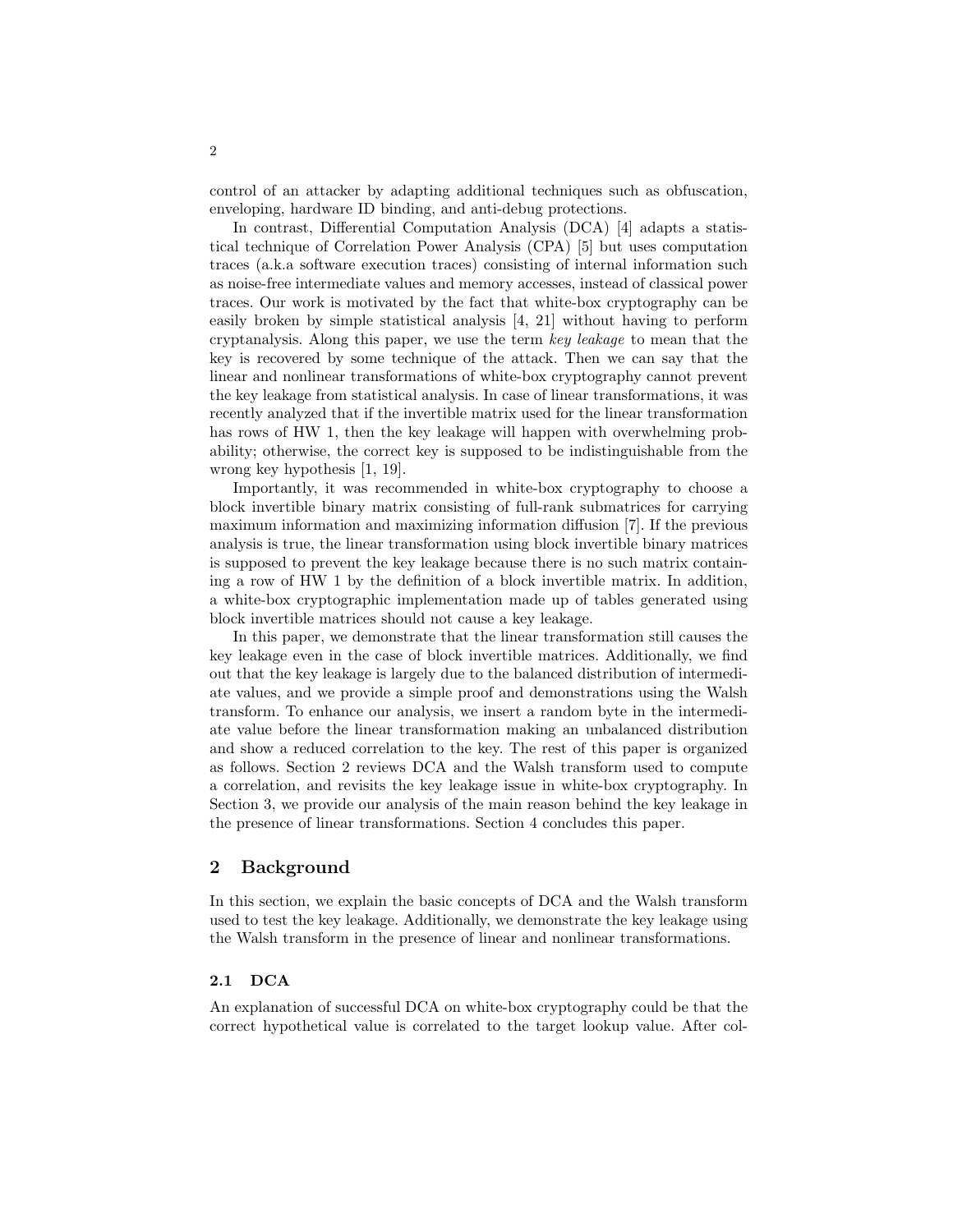lecting the computation traces with random plaintexts, a DCA attacker adapts CPA as a subroutine for calculating Pearson's correlation coefficient between each sample in the computation trace and the hypothetical value.

Given N power traces  $V_{1..N}[1..\kappa]$  containing  $\kappa$  samples each, CPA estimates the value at each point of each trace using attacker's hypothetical intermediate value. For K different key candidates, let  $\mathcal{E}_{n,k^*}$   $(1 \leq n \leq N, 0 \leq k^* < K)$ denote the estimate in the *n*-th trace with the hypothetical key  $k^*$ . To measure a correlation between computation traces and hypothetical values, the estimator r at the sample point j is defined as follows [15]:

$$
r_{k^*,j} = \frac{\sum_{n=1}^{N} (\mathcal{E}_{n,k^*} - \overline{\mathcal{E}_{k^*}}) \cdot (V_n[j] - \overline{V[j]})}{\sqrt{\sum_{n=1}^{N} (\mathcal{E}_{n,k^*} - \overline{\mathcal{E}_{k^*}})^2 \cdot \sum_{n=1}^{N} (V_n[j] - \overline{V[j]})^2}},
$$

where  $\overline{\mathcal{E}_{k^*}}$  and  $\overline{V[j]}$  are sample means of  $\mathcal{E}_{k^*}$  and  $V[j]$ , respectively. If there exists a correlation, a noticeable peak will be found in the correlation plot for the correct key. Provided that one can know the intermediate value directly, the computation traces are not necessary. Instead, we can apply the Walsh transform consisting of simple operations to the intermediate value and the hypothetical value.

#### 2.2 Walsh Transform

Given a white-box implementation protected by linear and nonlinear transformations (often we use the term encoding), we can detect the existence of a problematic correlation for the key leakage using the Walsh transform. In order to explain how the Walsh transform can be used to compute a correlation we use the following definitions from [21].

**Definition 1.** Let  $x = \langle x_1, \ldots, x_n \rangle$ ,  $\omega = \langle \omega_1, \ldots, \omega_n \rangle$  be elements of  $\{0, 1\}^n$ and  $x \cdot \omega = x_1 \omega_1 \oplus ... \oplus x_n \omega_n$ . Let  $f(x)$  be a Boolean function of n variables. Then the Walsh transform of the function  $f(x)$  is a real valued function over  $\{0,1\}^n$ that can be defined as  $W_f(\omega) = \sum_{x \in \{0,1\}^n} (-1)^{f(x) \oplus x \cdot \omega}$ .

**Definition 2.** Iff the Walsh transform  $W_f$  of a Boolean function  $f(x_1, \ldots, x_n)$ satisfies  $W_f(\omega) = 0$ , for  $0 \leq HW(\omega) \leq d$ , it is called a balanced d-th order correlation immune function or an d-resilient function.

By Definition 1 and 2,  $W_f(\omega)$  quantifies the imbalances in the encoding, and the large absolute value of  $W_f(\omega)$  means the strong correlation between  $f(x)$  and  $x \cdot \omega$ . By utilizing this property, we calculate the correlation between the table lookup values  $f(x)$  and hypothetical values  $x \cdot \omega$ , where  $\omega$  selects a particular bit of x. Here it is important to notice that  $f(x)$  plays the similar role as the computation trace of DCA because it represents the real intermediate value. For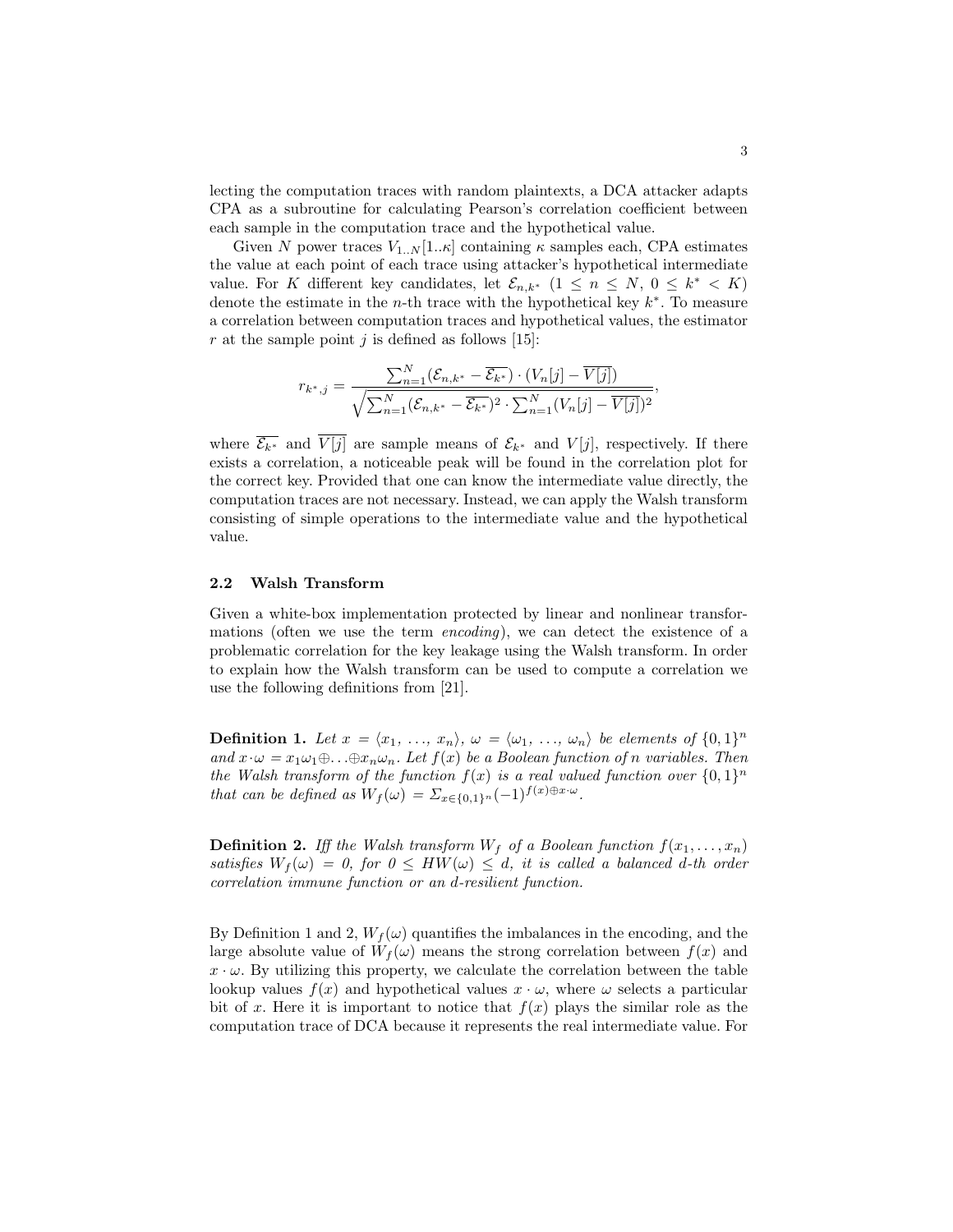this reason, when the lookup value can be exactly accessed, the Walsh transform can be used to detect the key leakage like CPA in the DCA attack as follows.

Here is a demonstration of the key leakage in Chow's WB-AES implementation with a 128-bit key [7]. To do so, we assume that the attacker's hypothetical value is the SubBytes output in the first round and the target lookup table is generated by the composition of SubBytes, AddRoundKey and MixColumns. We denote the initial round key and the plaintext by  $K = k_0 k_1 \dots k_{15}$  and P  $(= p_0 p_1 \dots p_{15})$ , respectively. Then we let  $x_i = S(p_i \oplus k_i)$ , where S means the S-box of AES. To decompose the MixColumns operation with a column vector  $[x_0 \ x_1 \ x_2 \ x_3]^T$ , let us denote  $MC_i$  the *i*-th column vector of the MixColumns matrix. Then we have:

$$
\begin{bmatrix}\n02 & 03 & 01 & 01 \\
01 & 02 & 03 & 01 \\
01 & 01 & 02 & 03 \\
03 & 01 & 01 & 02\n\end{bmatrix}\n\begin{bmatrix}\nx_0 \\
x_1 \\
x_2 \\
x_3\n\end{bmatrix}
$$
\n
$$
= x_0 \begin{bmatrix}\n02 \\
01 \\
01 \\
03\n\end{bmatrix} \oplus x_1 \begin{bmatrix}\n03 \\
02 \\
01 \\
01\n\end{bmatrix} \oplus x_2 \begin{bmatrix}\n01 \\
03 \\
02 \\
01\n\end{bmatrix} \oplus x_3 \begin{bmatrix}\n01 \\
01 \\
03 \\
02\n\end{bmatrix}
$$
\n
$$
= x_0 \cdot MC_0 \oplus x_1 \cdot MC_1 \oplus x_2 \cdot MC_2 \oplus x_3 \cdot MC_3,
$$

Now let  $y_i(x_i) = x_i \cdot MC_i$  on the right-hand side. For simplicity, we abuse the notation by skipping the subscript 0 to x and y by letting  $y(x) = y_0(x_0)$ . If we let  $f(x) = \epsilon(y(x))$ , where  $\epsilon$  implies the linear and nonlinear transformations,  $f(x)$  is then the encoded lookup values for the MixColumns multiplication when the input is the first subbyte of the plaintext. For 32 Boolean functions  $f_{i\in\{1,\ldots,32\}}(x)$ :  $\{0,1\}^8 \to \{0,1\}$ , we calculate the Walsh transforms  $W_{f_i}$  and sum all the imbalances for each key candidate and  $\omega$  such that HW( $\omega$ ) = 1 in order to recover the target subkey  $k_0 = 0x88$  as follows:

$$
\varDelta_{k\in\{0,1\}^{8}}^{f}=\sum_{\omega=1,2,4,...,128}\sum_{i=1,...,32}|W_{f_{i}}(\omega)|.
$$

Here, we only select  $\omega$  of HW( $\omega$ ) = 1 because the HW-based key leakage model is not effective to detect the correlation before and after the both transformations.

The Walsh transforms and their sum of all imbalances are plotted in Fig. 1. As shown in Fig. 1a, the Walsh transforms with  $\omega = 4$  of the correct subkey (0x88) produce 0 except two points; the  $W_{f14}$  and  $W_{f16}$  of the correct subkey are -128, and their absolute value (128) is the most highest value. In contrast, the maximum and the average values of  $|W_{f_i}(\omega)|$  of wrong key candidates are 56 and about 13.13 (the standard deviation is about 9.35), respectively. This gives us that  $f_{14}(\cdot)$  and  $f_{16}(\cdot)$  cause the key leakages and thus the statistical analysis using the third bit (the LSB is the first bit) can be successful.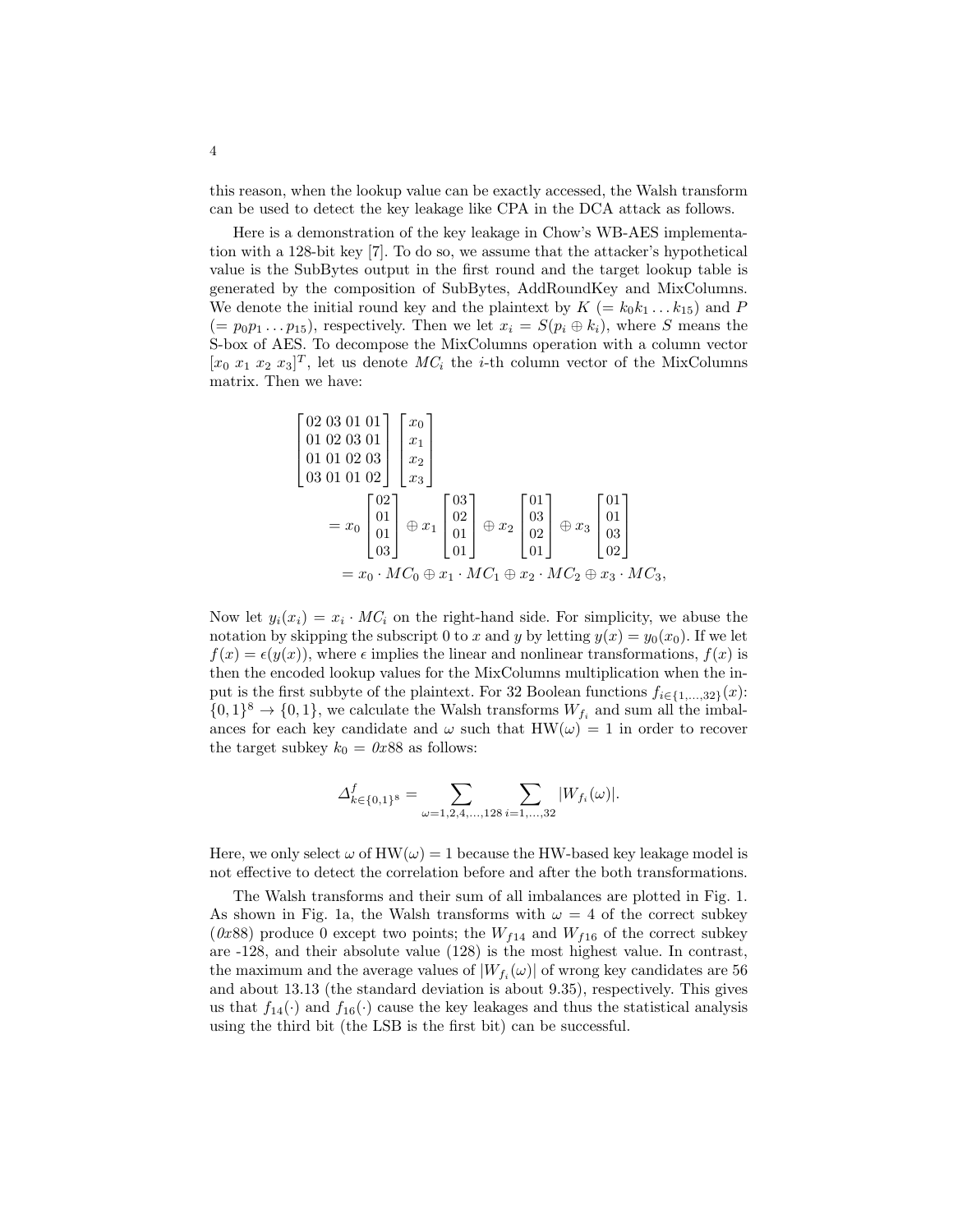

(a) Walsh transforms for  $f_{i\in\{1,\cdots,32\}}(\cdot)$  with  $\omega=4$ for all key candidates. Gray: wrong key candidates; Black: correct key.



(b) Sum of all imbalances for all key candidates.  $\Delta_{k=0x88}^{f} = 256$  (|-128| + |-128| ).



### 3 Analysis of Linear Transformations

As mentioned, the previous work [1, 19] on linear transformations analyzed that rows of HW 1 in the invertible matrix cause the key leakage. In addition, it was reportedly possible to recover the key in the presence of a matrix without identity row by calculating all of the 2<sup>8</sup> linear combinations of the bits in the target intermediate value [1]. Before going on, we note that a  $32\times32$  linear transformation is applied to the SubBytes output multiplied with  $MC_i$  in the typical WB-AES implementation [7], instead of applying an 8×8 linear transformation to the SubBytes output (an  $8\times 8$  linear transformation is usually applied to the round output). In this case, it becomes very complex, unlike their analysis, to carry out an attack on all possible combinations. In the following, we present our mathematical analysis and experimental results showing that the main cause of the key leakage is related to the distribution of the intermediate values rather than some characteristic of the matrix.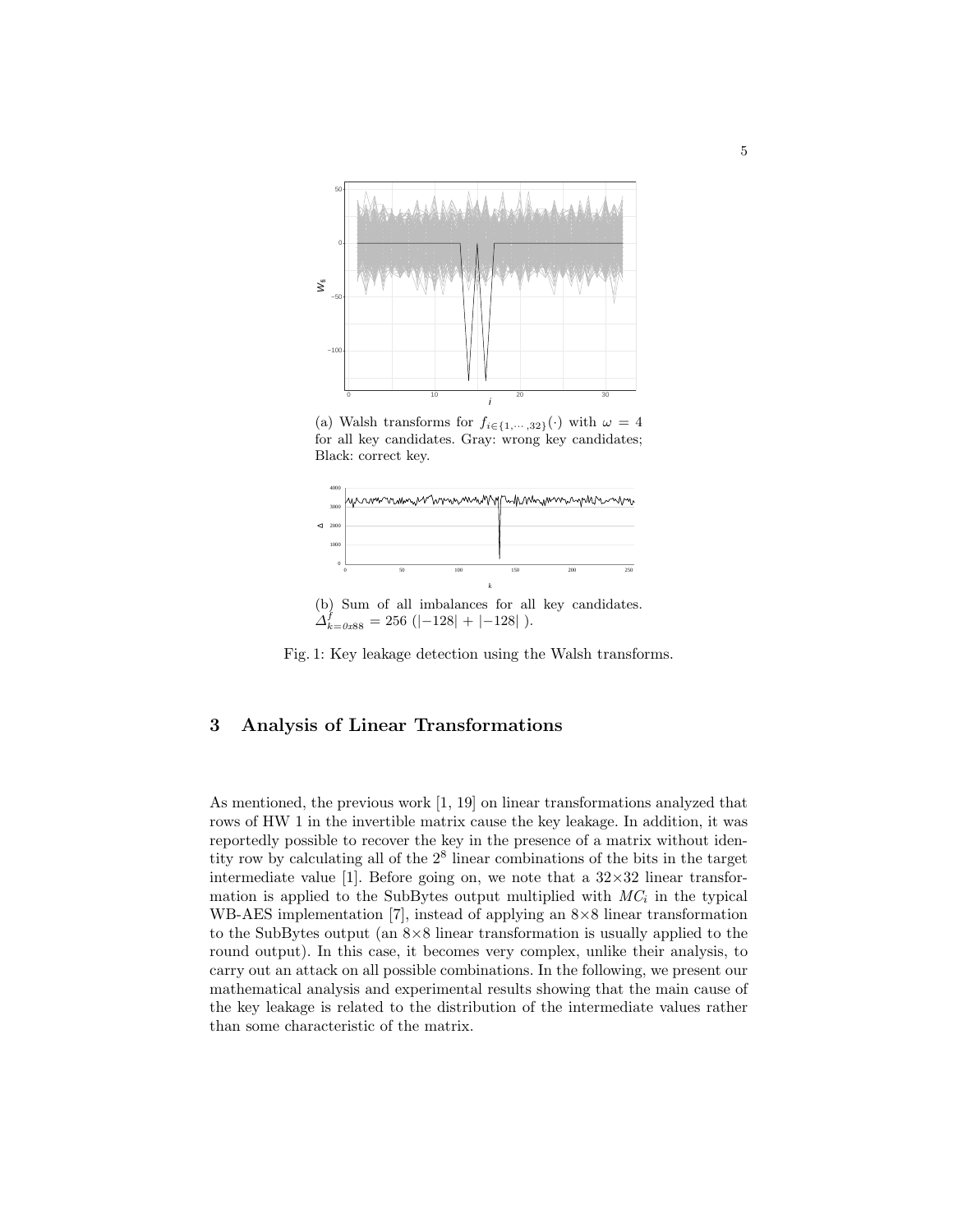#### 3.1 Analysis of Key-dependent Intermediate Values

The following proof explains why the distribution of key-dependent intermediate values leads to  $W_{f_i}(\omega) = 256$  after the linear transformation. By Definition 1, this is the maximum value of  $W_{f_i}(\omega)$  for  $x \in GF(2^8)$  and thus certainly causes the key leakage.

**Lemma 1.** Assume that a  $256\times8$  binary matrix **H** is defined as

$$
\mathbf{H} = \begin{bmatrix} h_{1,1} & h_{1,2} & \cdots \\ \vdots & \ddots & \vdots \\ h_{256,1} & h_{256,8} \end{bmatrix},
$$

where the *i*-th row vector  $\mathbf{h}_{i,*} = \langle h_{i,1}, h_{i,2}, \ldots, h_{i,8} \rangle$  is an element of  $GF(2^8)$  and  $\mathbf{h}_{i,*} \neq \mathbf{h}_{j,*}$  for all  $i \neq j$ . Then the HW of XORs of arbitrary chosen column vectors from H is 0 or 128. In other words,  $HW(\mathbf{h}_{*,j_1} \oplus \mathbf{h}_{*,j_2} \oplus \cdots \oplus \mathbf{h}_{*,j_n}) =$ 0 or 128, where n is a random positive integer and  $j_i \in \{1, 2, ..., 8\}$ .

**Proof :** Let  $\mathcal{J}$  be a set of randomly chosen indices from  $\{1, 2, \ldots, 8\}$ . Note that for any duplicated indices  $\alpha$  and  $\alpha'$  in  $\mathcal{J}$ , i.e.  $\alpha = \alpha'$ , removing the duplicated indices from  $\mathcal J$  makes no change to the result HW.

$$
\begin{aligned} \oplus_{j\in\mathcal{J}}\mathbf{h}_{*,j} &= \left(\,\oplus_{j\in\mathcal{J}-\{\alpha,\alpha'\}}\,\mathbf{h}_{*,j}\right)\oplus\mathbf{h}_{*,\alpha}\oplus\mathbf{h}_{*,\alpha'}\\ &= \left(\,\oplus_{j\in\mathcal{J}-\{\alpha,\alpha'\}}\,\mathbf{h}_{*,j}\right)\oplus\mathbf{0} = \oplus_{j\in\mathcal{J}-\{\alpha,\alpha'\}}\mathbf{h}_{*,j}.\end{aligned}
$$

Therefore without loss of generality we can assume that  $J$  contains no duplicated indices and moreover  $|\mathcal{J}| = n \leq 8$ .

Now we can define following partitions of indices:

$$
\mathcal{I}_{b_1,b_2,\dots,b_n} = \{ \ell \in \mathcal{I} | h_{\ell,j_i} = b_i \text{ for all } j_i \in \mathcal{J} \},
$$

where  $\mathcal{I} = \{1, 2, \ldots, 256\}$ , and  $b_i \in \{0, 1\}$ . Here all  $\mathcal{I}_{b_1, b_2, \ldots, b_n}$  are disjoint to the others and  $\cup \mathcal{I}_{b_1,b_2,...,b_n} = \mathcal{I}$ . To complete the proof, we need that for any choice of  $b_i$ 's,  $|\mathcal{I}_{b_1,b_2,...,b_n}| = 256/2^n = 2^{8-n}$ . This can be shown easily as followings. Suppose that  $|\mathcal{I}_{b_1,b_2,...,b_n}| = t > 2^{8-n}$ . It means that there are t row vectors in **H** satisfying the condition  $j_i$ -th bit of the vector equals to  $b_i$ . In other words, n bits are determined by choice of  $b_i$ 's and only  $8 - n$  bits are remained free. From the condition of t is larger than  $2^{8-n}$  and the pigeon hole principle in mathematics, there must exist at least two indices  $\ell$  and  $\ell'$  in  $\mathcal{I}_{b_1,b_2,...,b_n}$ , where all bits of  $h_{\ell,*}$  are completely same to the bits of  $h_{\ell',*}$ . It contradicts to the assumption  $\mathbf{h}_{i,*} \neq \mathbf{h}_{j,*}$  for any  $i \neq j$ .

From the definition of HW, we can deduce  $HW(\oplus_{j\in\mathcal{J}}\mathbf{h}_{*,j})$  is summation of  $|\mathcal{I}_{b_1, b_2,...,b_n}|$  where  $\oplus_{i=1,...,n} b_i = 1$ .

$$
HW(\oplus_{j\in\mathcal{J}}\mathbf{h}_{*,j})=\Sigma_{\oplus_{i=1,\dots,n}b_i=1}|\mathcal{I}_{b_1,b_2,\dots,b_n}|
$$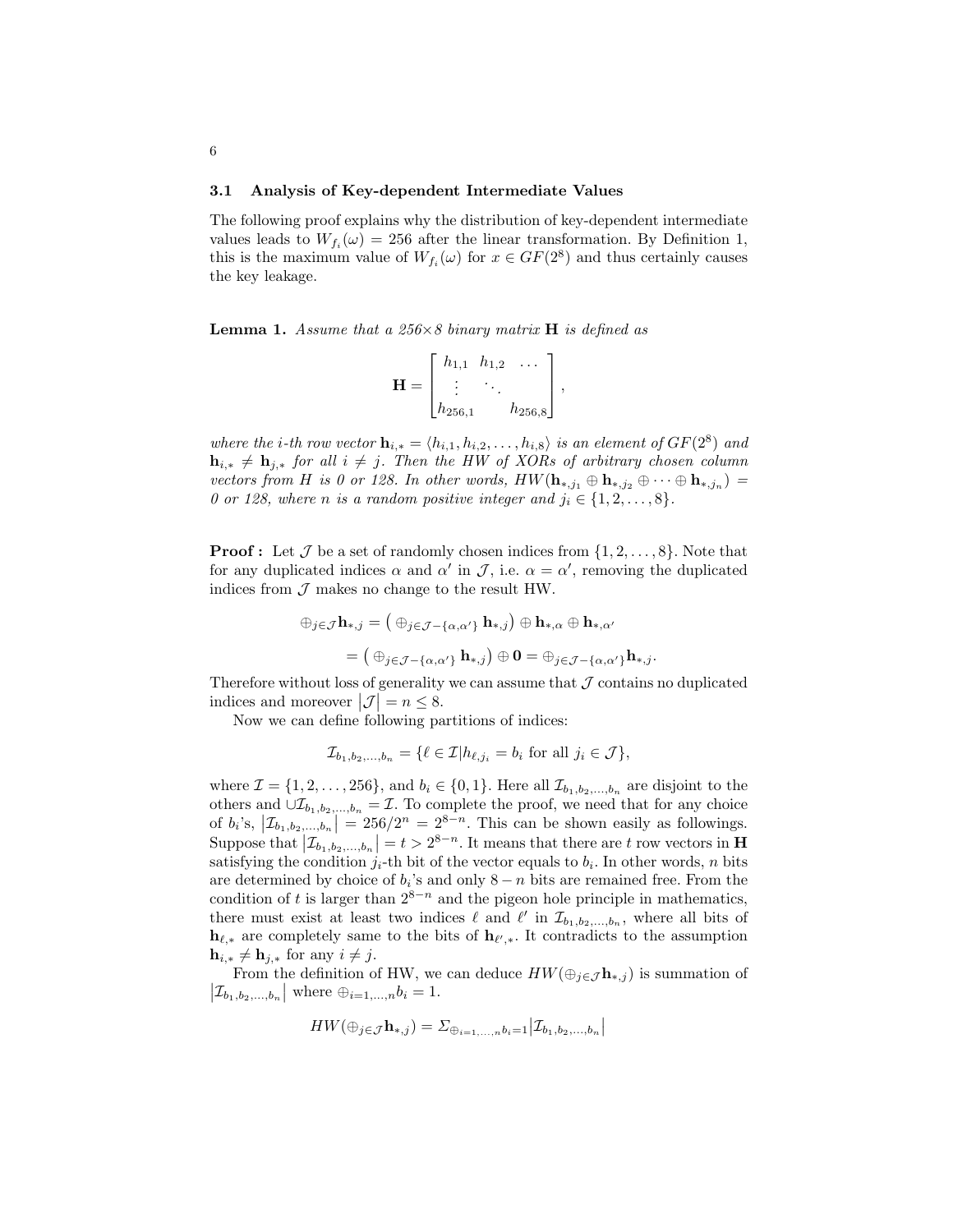$$
= \Sigma_{\oplus_{i=1,\dots,n}b_i=1} 2^{8-n} = \Sigma_{2n-1} 2^{8-n}
$$

$$
= 2^{n-1} \cdot 2^{8-n} = 2^7 = 128.
$$

Note that if  $\mathcal J$  is empty after de-duplication then the final HW becomes 0. It concludes the proof of lemma.

Note that  $W_{f_i}(\omega)$  is defined as  $\sum_{x \in GF(2^8)} (-1)^{f_i(x) \oplus x \cdot \omega} = \sum_{x \in GF(2^8)} (-1)^{M_{i,*}} y(x) \oplus x \cdot \omega$ , where  $M_{i,*}$  is the *i*-th row of the matrix M. If we define  $\mathbf{Y}(x)$  as a 32 × 256 matrix  $[2 \cdot \mathbf{H} \ \mathbf{H} \ \mathbf{H} \ \mathbf{3} \cdot \mathbf{H}]^T$ , where the **H** is the matrix defined in the Lemma 1, it is easy to show that each column vector of  $2 \cdot H$  or  $3 \cdot H$  can be defined with XORs of some column vectors of **H** based on the property of  $GF(2^8)$ . Then the above equation can be re-written as:

$$
\sum_{j=\{1,2,\ldots,256\}} (-1)^{B_j(M_{i,*} \cdot \mathbf{Y}(x) \oplus (w \cdot \mathbf{H}^T))},
$$

where  $B_i(v)$  means the j-th bit of the vector v. Since the exponents of the equation can have only two values 0 or 1, the summation over  $\{1, 2, \ldots, 256\}$ can be re-written with the number of exponents which are 1.

$$
W_{f_i}(w) = 256 - (2 \times HW(M_{i,*} \cdot \mathbf{Y}(x) \oplus (w \cdot \mathbf{H}^T)))
$$

All row vectors of the matrix  $\mathbf{Y}(x)$  can be represented by XORing of column vectors of **H**. Therefore  $M_{i,*} \cdot \mathbf{Y}(x) \oplus (w \cdot \mathbf{H}^T)$  can be also represented by XORing of column vectors of H. From the Lemma 1, it deduces that the HW of  $M_{i,*} \cdot \mathbf{Y}(x) \oplus (w \cdot \mathbf{H}^T)$  is 0 or 128. Finally,  $W_{f_i}(w) = 256 - (2 \times HW(M_{i,*} \cdot$  $\mathbf{Y}(x) \oplus (w \cdot \mathbf{H}^T)$ ) becomes 256 or 0. What is remarkable point over here is that the probability of  $W_{f_i}(w) = 256$  is very small but not zero. Specifically, it happens when all column indices of H are canceled each other when the summation is computed with the randomly chosen matrix  $M$ . Whenever this happens, there will definitely be the key leakage because  $f_i(x)$  is most correlated to  $x \cdot \omega$ .

To demonstrate the experimental results for the lemma above for all  $y_{i\in\{0,1,2,3\}}$ , we let

$$
f^{i}(x) = M \cdot y_{i}(x_{i})_{i \in \{0, 1, 2, 3\}},
$$

where M is a  $(32, 2)$  block invertible square binary matrix defined in [24] as follows.

**Definition 3.** If all the blocks  $B_{i,j}$  in a block matrix  ${}^n_m M[{}^p B]$  are invertible, matrix M is called an  $(m, n, p)$  block invertible matrix. Furthermore, if  $m = n$ , and M is invertible then M is called an  $(m, p)$  block invertible square matrix, where  ${}_{m}^{n}M[{}^{p}B]$  denotes an  $n \times m$  matrix M with  $nm/p^{2}$  blocks (submatrices), and  $B_{i,j}$  denotes the block in row i and column j of blocks.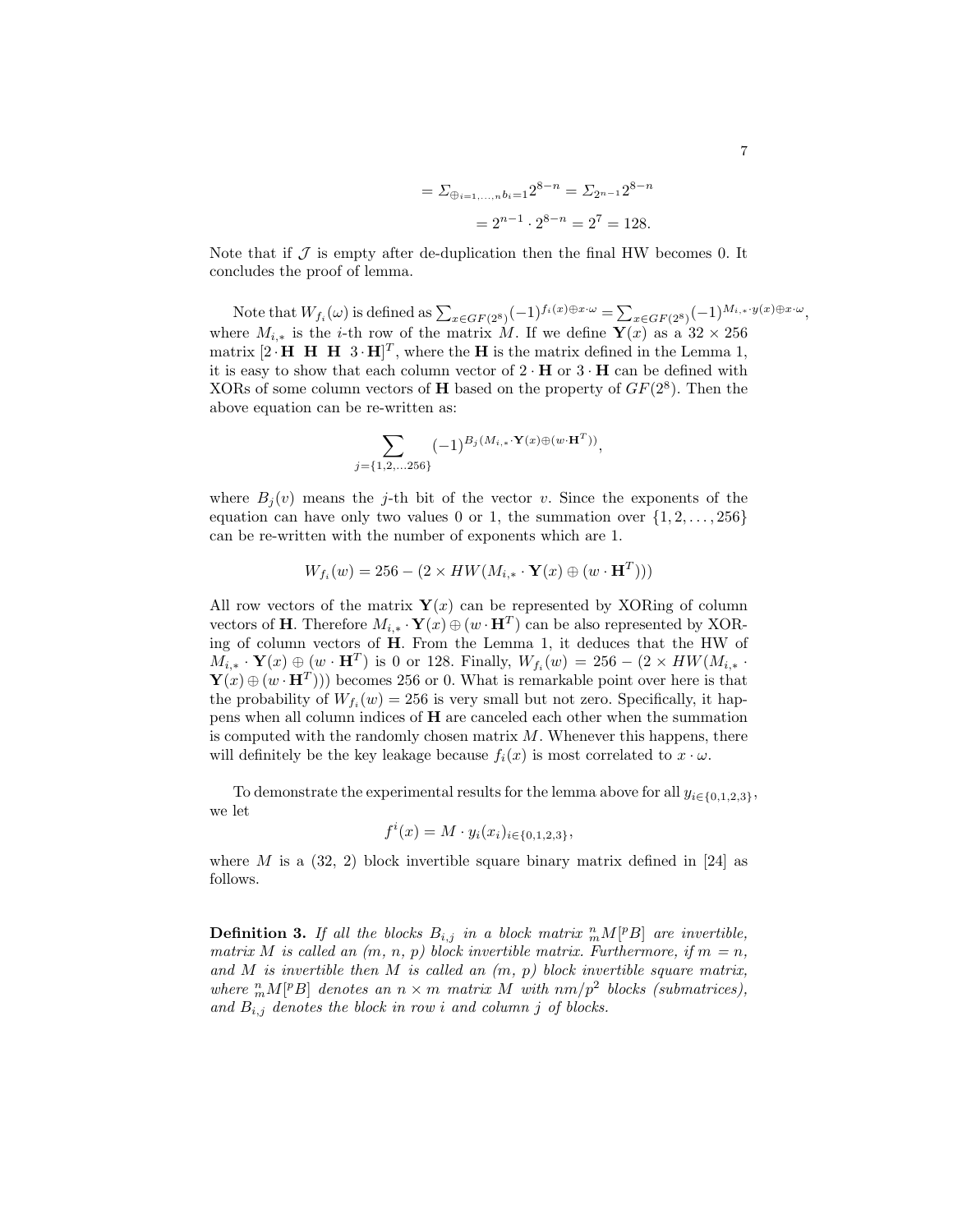Importantly, it is recommended by the author of [7] to choose a non-singular matrix consisting of full-rank submatrices for the following reasons. First, this ensures that the encoded components will carry maximum information and maximizing information diffusion. Second, a large block invertible matrix can be efficiently generated by using the technique explained in [24]. Here we note that block invertible matrices have no row of HW 1. Thus, the frequent key leakage from the linear transformations using block invertible matrices is contradict to the previous analysis of the leakage cause [1, 19].

For  $f_j^i$ ,  $0 \le i \le 3$  and  $1 \le j \le 32$ , the statistical analysis with the SubBytes output in the first round can be performed by the Walsh transforms. By computing 1,024 (=  $4 \times 32 \times 8$ ) Walsh transforms with  $f^{i}(\cdot)$  one can analyze the key leakage with respect to the four subkeys involved in the linear transformations by M. In this experiment, the four subkeys are  $k_0 = 0x88$ ,  $k_1 = 0x99$ ,  $k_2 =$  $0xAA$  and  $k_3 = 0xBB$ .

The crucial observation of the Walsh transforms plotted in Fig. 2 is that there still exists a problematic probability of key leakage from linear transformations using the block invertible matrix. Unlike the case of the key leakage from the linear and nonlinear transformations shown in Fig. 1, this result shows the key leakage from only linear transformations without nonlinear transformations. Hereafter, we abuse the notation by skipping the superscript of  $f^i$  by letting  $f = f^i$ . We can see that linear transformations with M hide three subkeys  $k_0, k_2$ and  $k_3$  with the Walsh transforms score 0, but expose  $k_1(0x99)$  from  $y_1(x)$  with the Walsh transforms score 256. According to Lemma 1, 256 is the only nonzero value that the Walsh transform can take from the correct subkey and the maximum value that the Walsh transform can take. This gives us that linear transformations produce well-balanced outputs with an overwhelming probability, but this is not always guarantee a reliable protection on the key.

We have repeated the above experiment using 1,000 randomly generated  $(32, 12)$ 2) matrices. For HW( $\omega$ ) = 1, the correct subkey gives us that  $Pr[W_{f_i}(\omega) = 0]$  $\approx 0.997$  and  $Pr[W_{f_i}(\omega) = 256] \approx 0.003$ ; the average of  $|W_{f_i}(\omega)|$  is approximately 0.7 as shown in Table 1. Although the probability of  $W_{f_i}(\omega) = 256$  is small, 1,024 Walsh transforms probably produce three peaks of the correct subkey distinguishable from wrong key candidates, and the three peaks can reveal at most three subkeys. Fig. 3 depicts our experimental result that 1 to 3 out of four subkeys are exposed in most cases. Only 51 of 1,000 matrices did not leak any subkey. Consequently, this demonstrates Lemma 1 and explains why the linear transformation cannot guarantee the protection of key in white-box cryptography.

#### 3.2 Analysis of Block Invertible Square Matrix

To enhance our analysis on the key leakage, we have performed additional experiments to check if the HW of (32, 2) matrices causes the key leakage. Generating  $(n, 2)$  block invertible square matrices begins with a  $(2, 2)$  block invertible square matrix and extends by  $(4, 2), (6, 2), \ldots$ , and repeats it  $(n-2)/2$  times [24]. Note that every  $2\times 2$  submatrix in a  $(n, 2)$  block invertible square matrix should be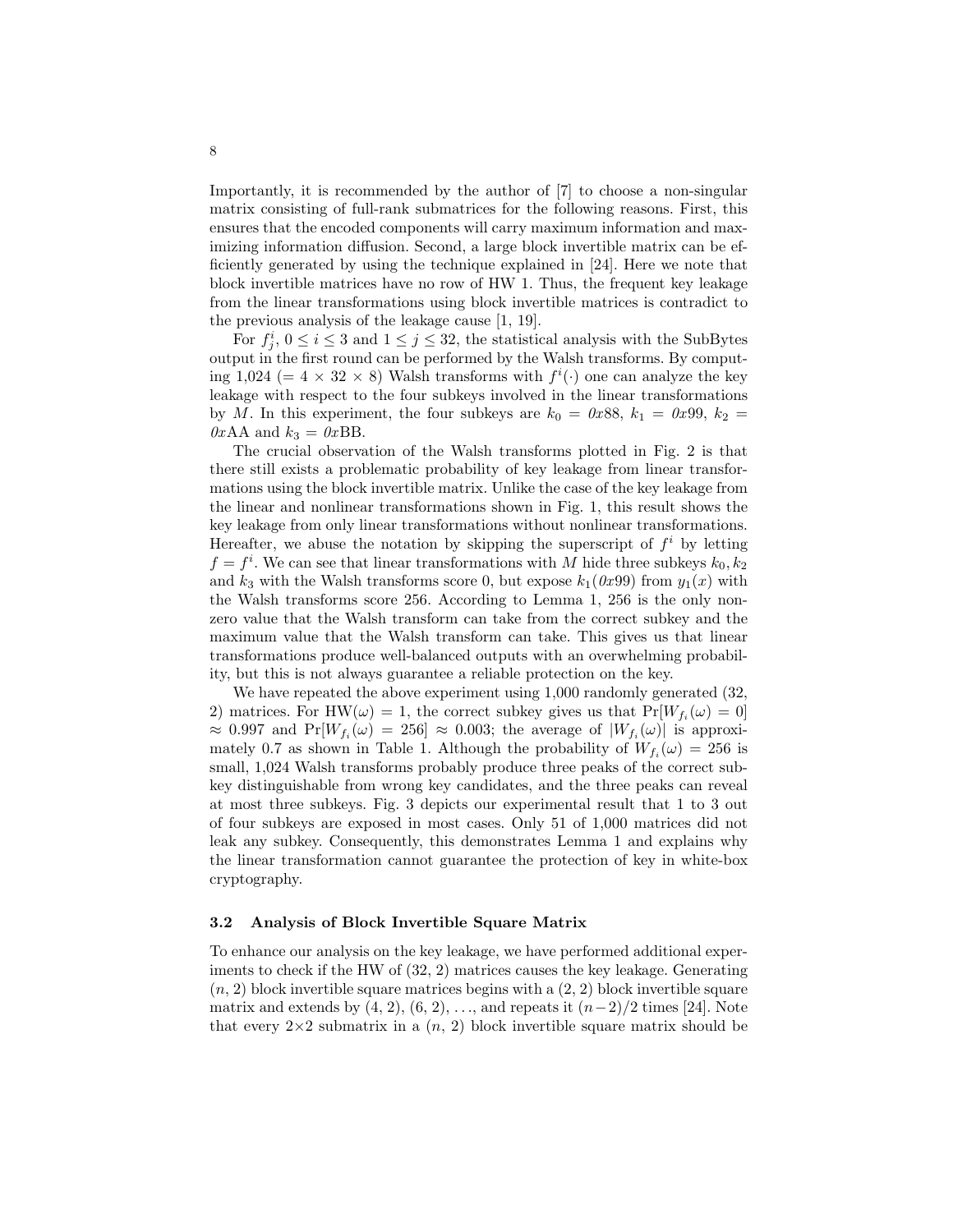

Fig. 2: Sum of the imbalance of  $W_{f_i}(\omega)$  for all subkey candidates on linearly transformed  $y_{i \in \{0,1,2,3\}}(x)$ .

invertible by the definition and all  $2\times 2$  invertible matrices in  $GF(2)$  are as follows:

> $\begin{array}{c} \begin{array}{c} \begin{array}{c} \end{array} \\ \begin{array}{c} \end{array} \end{array} \end{array}$ 1 0 0 1  $\begin{array}{c} \begin{array}{c} \begin{array}{c} \end{array} \\ \begin{array}{c} \end{array} \end{array} \end{array}$  1 1 1 0  $\begin{array}{c} \hline \rule{0pt}{2.5ex} \\ \rule{0pt}{2.5ex} \end{array}$ 0 1 1 1  $\begin{array}{c} \hline \rule{0pt}{2ex} \rule{0pt}{2ex} \rule{0pt}{2ex} \rule{0pt}{2ex} \rule{0pt}{2ex} \rule{0pt}{2ex} \rule{0pt}{2ex} \rule{0pt}{2ex} \rule{0pt}{2ex} \rule{0pt}{2ex} \rule{0pt}{2ex} \rule{0pt}{2ex} \rule{0pt}{2ex} \rule{0pt}{2ex} \rule{0pt}{2ex} \rule{0pt}{2ex} \rule{0pt}{2ex} \rule{0pt}{2ex} \rule{0pt}{2ex} \rule{0pt}{2ex} \rule{0pt}{2ex} \rule{0pt}{2ex} \rule{0pt}{2ex} \rule{$  $\begin{array}{c} \begin{array}{c} \begin{array}{c} \end{array} \\ \begin{array}{c} \end{array} \end{array} \end{array}$ 0 1 1 0  $\begin{array}{c} \begin{array}{c} \begin{array}{c} \end{array} \\ \begin{array}{c} \end{array} \end{array} \end{array}$  $\begin{array}{c} \begin{array}{c} \begin{array}{c} \end{array} \\ \begin{array}{c} \end{array} \end{array} \end{array}$ 1 1 0 1 1 0 1 1  $\begin{array}{c} \hline \rule{0pt}{2.5ex} \\ \rule{0pt}{2.5ex} \end{array}$

At a glance, the number of 1s in the 4 out of 6 matrices is greater than 0s. By the principle of constructing a block invertible square matrix, the HW of each row and column in an  $(n, 2)$  block invertible matrix will be greater than  $n/2$ .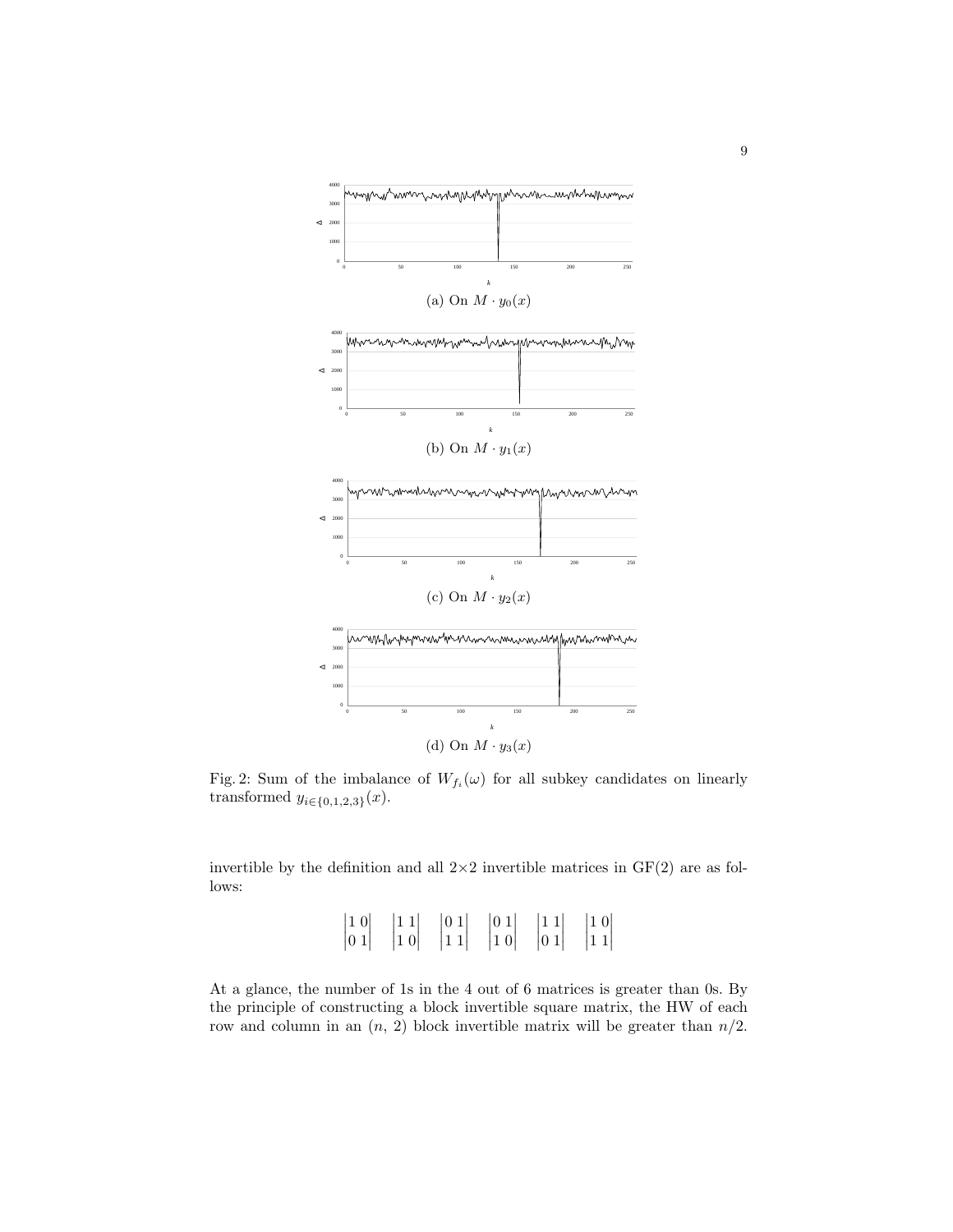|                                                                                                            | To be linearly transformed |       |       |       |  |  |  |
|------------------------------------------------------------------------------------------------------------|----------------------------|-------|-------|-------|--|--|--|
|                                                                                                            | $y_0$                      | $y_1$ | $y_2$ | $y_3$ |  |  |  |
| Number of $W_{f_i}(\omega) = 0$ 255,206 255,205 255,309 255,203<br>$W_{f_i}(\omega) = 256$ 794 795 691 797 |                            |       |       |       |  |  |  |
|                                                                                                            |                            |       |       |       |  |  |  |

Table 1: Statistic of  $W_{f_i}$  scores calculated with 1,000 randomly generated (32, 2) matrices.



Fig. 3: The number of block invertible matrices (y-axis) vs. the number of exposed subkeys from  $M \cdot y_{i \in \{0,1,2,3\}}$  for each block invertible matrix  $M$  (x-axis).

For example, consider a (4, 2) matrix initialized with

$$
\begin{vmatrix} 1 & 0 \\ 0 & 1 \end{vmatrix},
$$

then its resulting matrix will be

If it is initialized with  
\nwe have  
\n
$$
\begin{vmatrix}\n1 & 0 & 1 & 0 \\
0 & 1 & 0 & 1 \\
1 & 0 & 1 & 10\n\end{vmatrix}
$$
\n
$$
\begin{vmatrix}\n0 & 1 \\
1 & 0\n\end{vmatrix}
$$
\n
$$
\begin{vmatrix}\n0 & 1 \\
1 & 0\n\end{vmatrix}
$$
\n
$$
\begin{vmatrix}\n0 & 1 & 0 \\
1 & 0 & 1 \\
0 & 1 & 10\n\end{vmatrix}
$$

When generating a  $(32, 2)$  matrix through this process, 1s appear more frequently. Based on this fact, we have performed the following experiment to test whether or not this overweight HW of the block invertible matrix is one of the causes of the key leakage. We have randomly generated a balanced non-invertible (singular) 32×32 matrix  $M^b$ , such that  $f(x) = M^b \cdot y_{i \in \{0,1,2,3\}}(x)$ , where  $M^b$ has the HW of 16 for each row and column, and used it to compute the sum of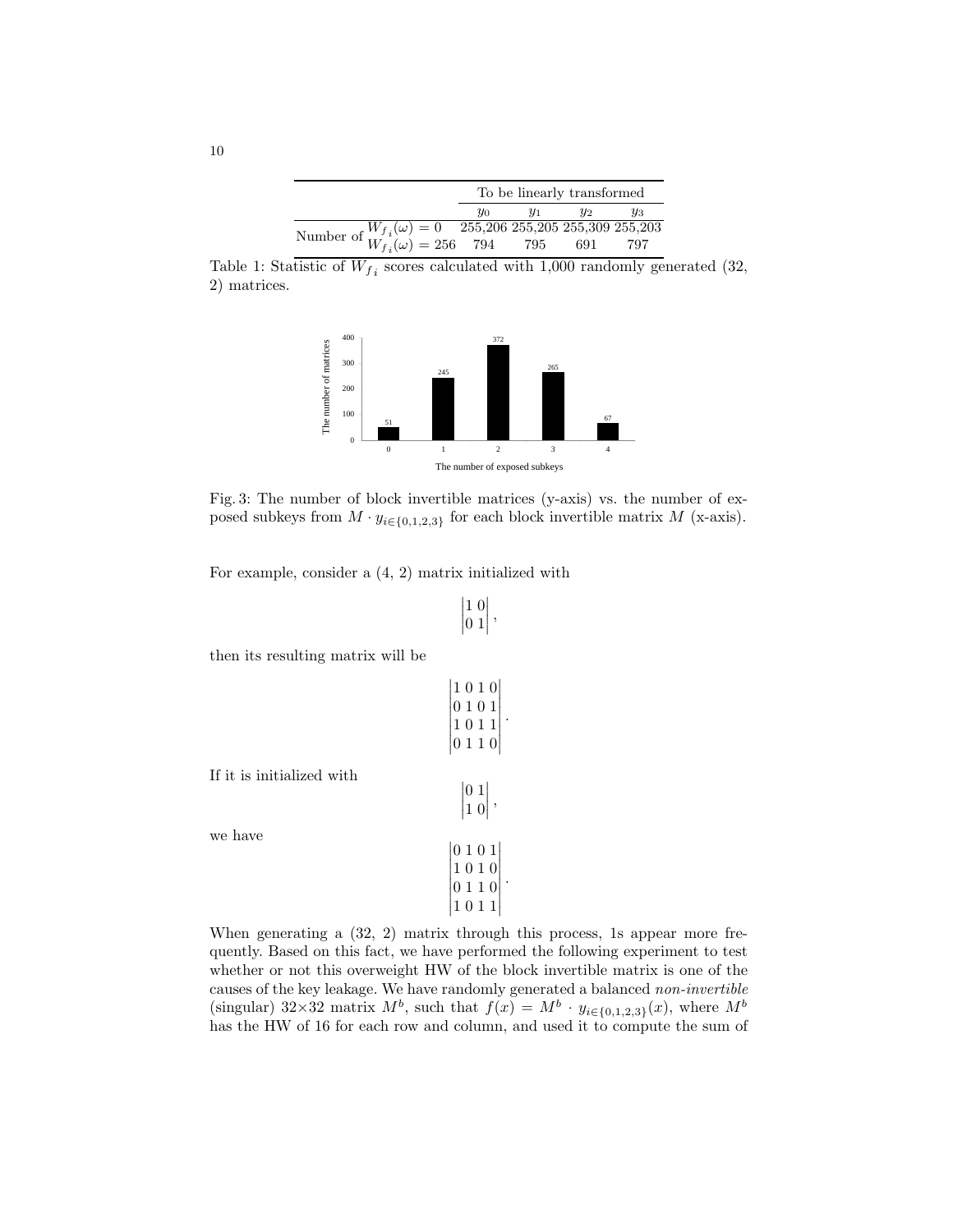imbalances. As shown in Fig. 4, there still exist key leakages from  $y_1$  and  $y_2$  with the Walsh transform score 256. This shows us that the heavy HW of matrices is not the cause of the key leakage from linear transformations.



Fig. 4: Sum of the imbalance for all key candidates on each  $y_{i \in \{0,1,2,3\}}(x)$  multiplied with a balanced matrix  $M^b$ .

### 3.3 Effect of Unbalanced Intermediate Values

So far, we have analyzed the balanced distribution of the key-dependent intermediate values as the main cause of the key leakage. In the connection with this,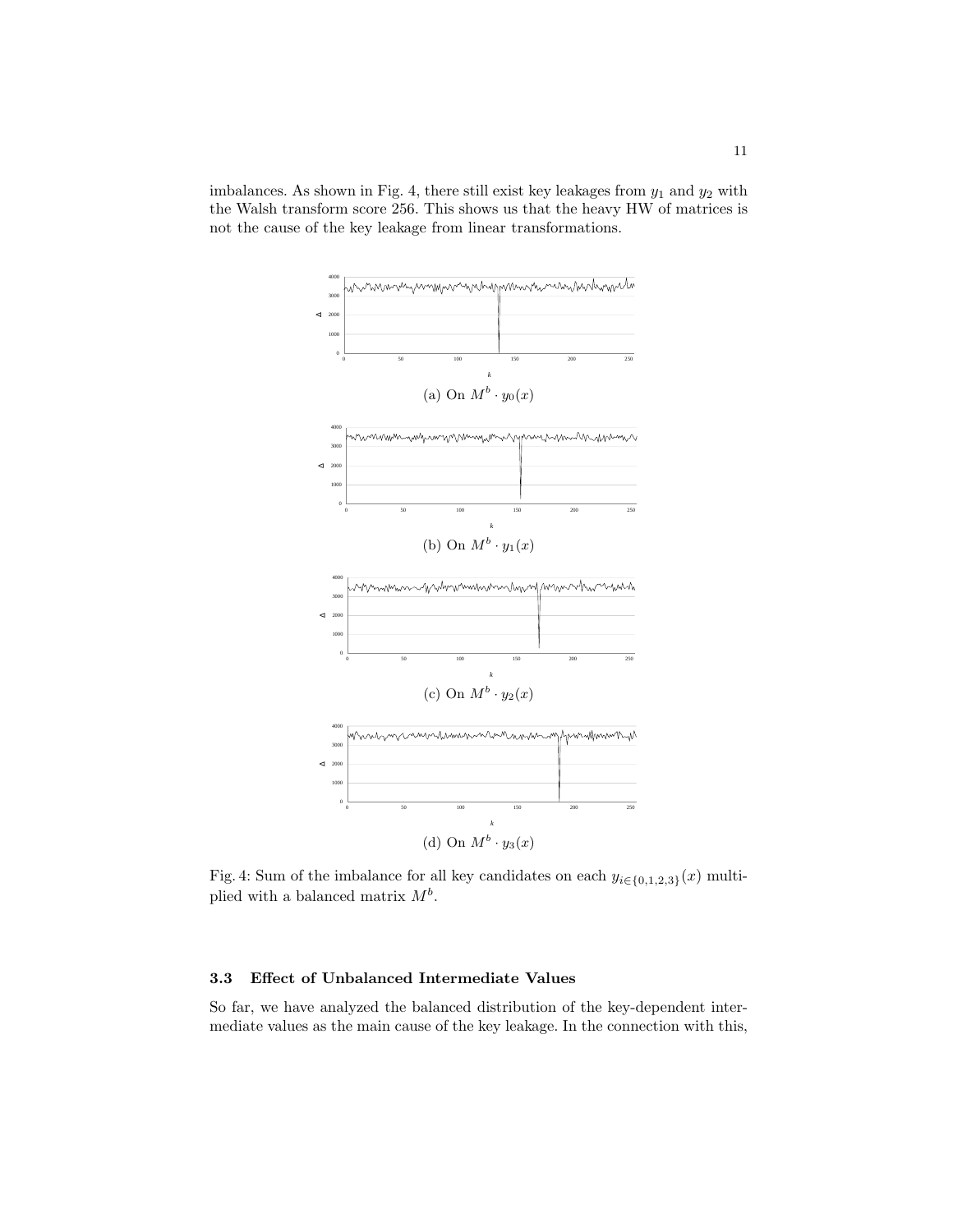we demonstrate the effect of unbalanced distribution of intermediate values by inserting random bytes in the intermediate values before linear transformations.

Let's begin with an analysis of the inserting position. We have inserted a random byte at a particular position in the four-byte intermediate value  $y_{i\in\{0,1,2,3\}}(x)$  and then performed a linear transformation with a (40, 2) block invertible matrix  $M^*$  to check if any key leakage occurs. Among the five inserting positions  $\rho_1$  -  $\rho_5$  of  $y_0$ , for example,

$$
\left[ \rho_1 \; 2 \cdot x \; \rho_2 \; x \; \rho_3 \; x \; \rho_4 \; 3 \cdot x \; \rho_5 \right]^T
$$

we have selected  $\rho_i$ , where  $i \in [1, 5]$ , and then inserted different  $\gamma \in_R \mathrm{GF}(2^8)$  at  $\rho_i$  for each  $x \in \text{GF}(2^8)$ . Let  $y_0^*(x)$  denote  $y_0(x)$  after the random byte insertion, and  $f^*(x) = M^* \cdot y_0^*(x)$ . Then we can define the Walsh transforms with respect to  $f^*$ :

$$
W_{f_i^*}(\omega) = \Sigma_{x \in \{0,1\}^8}(-1)^{f_i^*(x) \oplus x \cdot \omega}
$$

for 40 Boolean functions

$$
f_{i \in \{1,\dots,40\}}^*(x) : \{0,1\}^8 \to \{0,1\}.
$$

With 1,000 randomly generated  $M^*$ , we have computed  $W_{f_i^*}(\omega)$ . As a result, Table 2 gives us that the correct subkey has  $Pr[W_{f_i^*}(\omega) = 0] \approx 0.05$  (The max and average  $|W_{f_i^*}(\omega)|$  are about 72 and 12.7, respectively). This is in contrast to  $Pr[W_{f_i}(\omega) = 0] \approx 0.997$  and  $|W_{f_i}(\omega)| \approx 0.7$  without the random byte insertion. This implies that the encoding imbalance increases in the linear transformation with an unbalanced intermediate value by inserting a random byte.

To compare an effect of a random byte, we have conducted an additional experiment with random vectors as follows.

- 1. Let  $y^{\gamma}(x) = [\gamma 1 \gamma 2 \gamma 3 \gamma 4 \gamma 5]^T$  for each  $x \in \text{GF}(2^8)$ . In other words, these are five-byte random vectors.
- 2.  $f^{\gamma}(x) = M^* \cdot y^{\gamma}(x)$ .
- 3. Repeat step  $(1)$   $(2)$  with 1,000 random  $M^*$  matrices, and accumulate the number of occurrences of each value of  $W_{f_i^{\gamma}}(\omega)$ .
- 4. Compute % of  $W_{f_i^{\gamma}}(\omega) = 0$  and the average  $|W_{f_i^{\gamma}}(\omega)|$ .
- 5. Compute the cosine similarity between the distributions of  $W_{f_i^{\gamma}}(\omega)$  and  $W_{f_i^*}(\omega)$  for each  $\rho_i$ .

As a result, we have  $Pr[W_{f_i^{\gamma}}(\omega) = 0] \approx 0.05$  (The max and average  $|W_{f_i^{\gamma}}(\omega)|$ are about 76 and 12.74, respectively) and the cosine similarity between their distributions is always larger than 0.999. Note that a cosine similarity greater than 0.99 indicates a very similar distribution, and the cosine similarity between the distributions of  $W_{f_i}(\omega)$  and  $W_{f_i}(\omega)$  was just 0.25, approximately.

In order to visualize this effect of inserting a random byte, we have selected  $\rho_5$  and calculated the sum of the imbalances of  $W_{f_i^*}(\omega)$  for each key candidate with  $\omega$  such that HW( $\omega$ ) = 1 as follows:

$$
\varDelta_{k \in \{0,1\}^8}^{\mathfrak{f}^*} = \sum_{\omega=1,2,...,128} \sum_{i=1,...,40} |W_{f_i^*}(\omega)|.
$$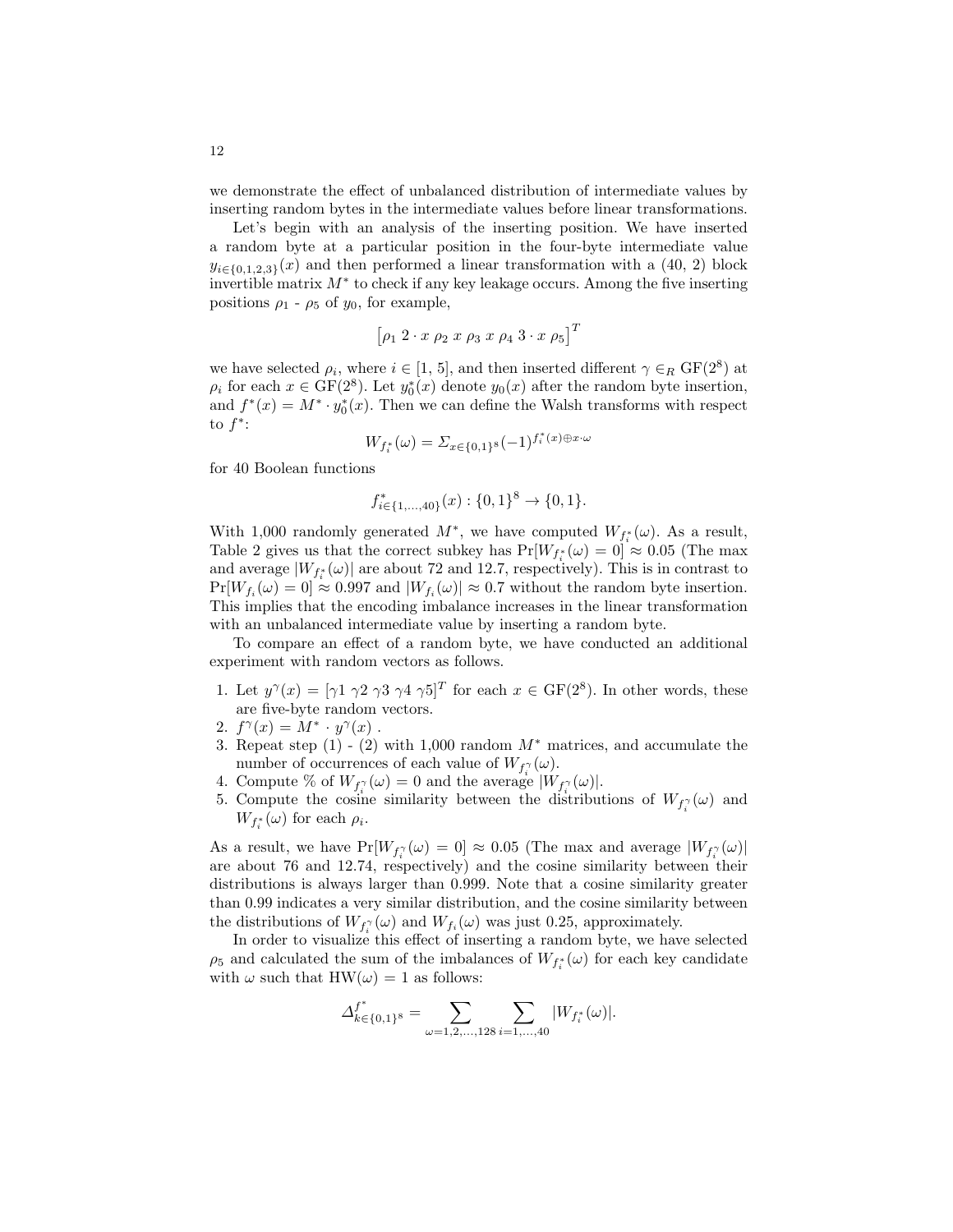|                                    | $\rho_1$ | $\rho_2$ | $\rho_3$ | $\rho_4$                                                                                                                                | $\rho_5$ |
|------------------------------------|----------|----------|----------|-----------------------------------------------------------------------------------------------------------------------------------------|----------|
| % of $W_{f_i^*}(\omega)=0$         |          |          |          |                                                                                                                                         |          |
|                                    |          |          |          | $\begin{array}{ ccc } 5.05 & 5.06 & 4.93 & 5.0 & 5.04 \\ (0.03) & (0.07) & (0.05) & (0.05) & (0.04) \end{array}$                        |          |
| Average $ W_{f_i^*}(\omega) $      |          |          |          |                                                                                                                                         |          |
|                                    |          |          |          | $\begin{array}{ ccc } \hline 12.73 & 12.75 & 12.76 & 12.73 & 12.76 \\ (0.02) & (0.01) & (0.01) & (0.01) & (0.01) \\ \hline \end{array}$ |          |
| Similarity with $W_{f_i^{\gamma}}$ |          |          | > 0.999  |                                                                                                                                         |          |

Table 2:  $W_{f_i^*}$  after inserting a random byte at each inserting position (the standard deviation in parenthesis), and the cosine similarity of the distributions between  $W_{f_i^*}$  and  $W_{f_i^{\gamma}}$ .

Fig. 5 shows  $\Delta_{k\in\{0,1\}^8}^{f^*}$  that the correct subkeys  $0x88$  -  $0xBB$  are no longer distinguishable from other candidates. In addition, it is noticeable that inserting more than one random byte in the intermediate values does not increase the imbalance; they show a similar level of the imbalance with the one-byte insertion.

## 4 Conclusion

Previous analysis has shown that rows of HW 1 in the invertible matrix are the main cause of the key leakage from the linear transformation. Also, it has been suggested to recover the key in the presence of such a matrix without identity row by calculating all possible linear combinations of the bits in the target intermediate value. In this paper, we pointed out that there is no such row of HW 1 if we choose a block invertible matrix with submatrices of full rank for maximizing information diffusion. Nevertheless, the key leakage is likely to happen from the linear transformation regardless of the HW of block invertible matrices. In addition, we pointed out that a typical WB-AES implementation uses a  $32\times32$ linear transformation on the SubBytes output multiplied with the decomposed MixColumns rather than an  $8\times8$  linear transformation on the SubBytes output. Thus, it is complicated for an attacker to analyze all possible linear combinations. Our analysis and experimental results explained that the balanced distribution of intermediate values causes the key leakage. In the connection with this, it was demonstrated that the unbalanced distribution of the intermediate values can be effective to reduce the probability of key leakage.

### Acknowledgment

This work was supported by Institute of Information & communications Technology Planning & Evalution (IITP) grant funded by the Korea government (MSIT) (No.2018-0-00230, Development on Autonomous Trust Enhancement Technology of IoT Device and Study on Adaptive IoT Security Open Architecture based on Global Standardization [TrusThingz Project]).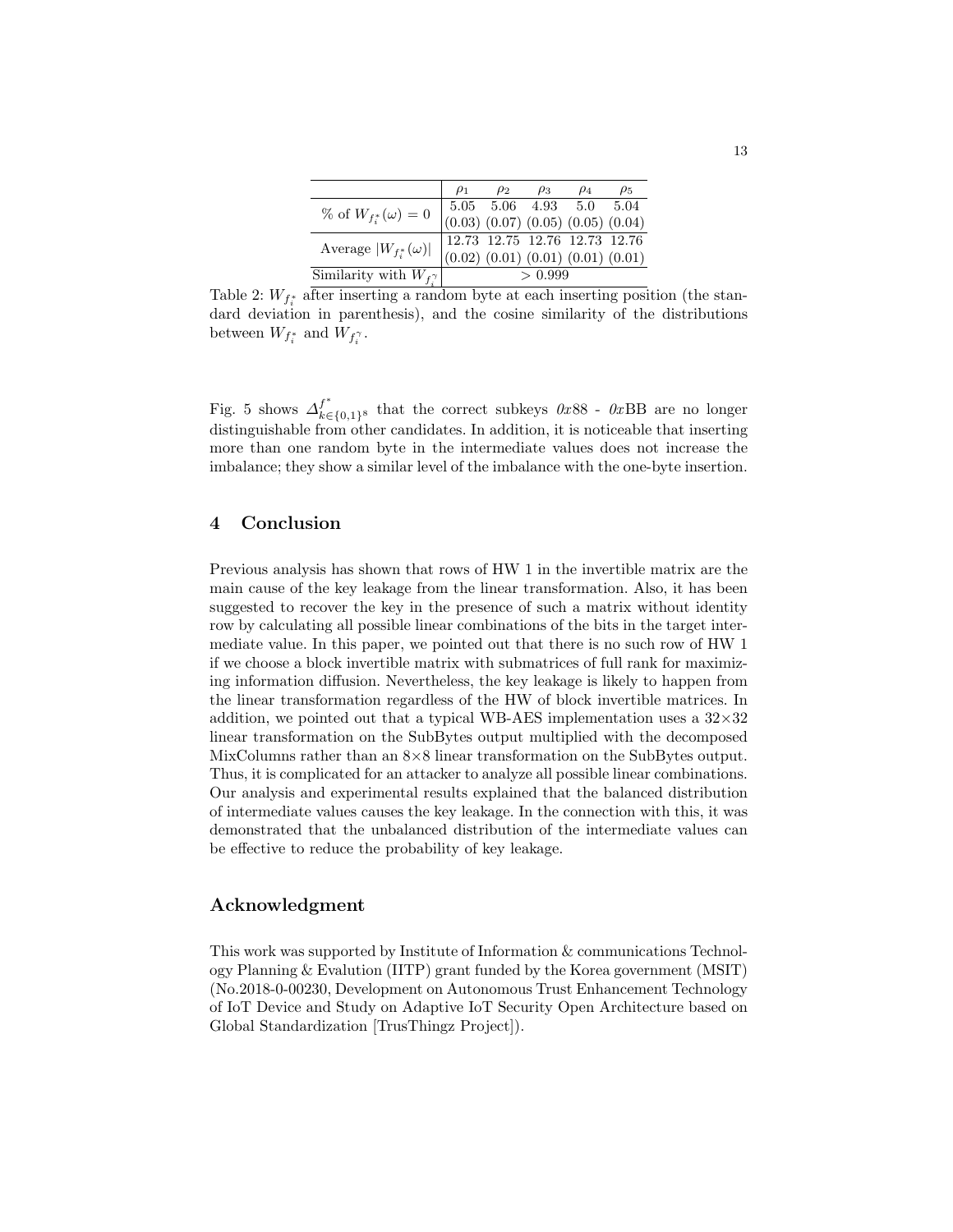

Fig. 5: Sum of the imbalance of  $W_{f_i^*}(\omega)$  for all key candidates. Red arrow: the correct key.

# References

- 1. Alpirez Bock, E., Brzuska, C., Michiels, W., Treff, A.: On the Ineffectiveness of Internal Encodings - Revisiting the DCA attack on White-box Cryptography. In: Applied Cryptography and Network Security - 16th International Conference, ACNS 2018, Proceedings. pp. 103–120. Lecture Notes in Computer Science (including subseries Lecture Notes in Artificial Intelligence and Lecture Notes in Bioinformatics), Springer, Germany (1 2018)
- 2. Axsan white-box cryptographic solution.: (accessed Oct 7, 2019), https://www. arxan.com/technology/white-box-cryptography/
- 3. Billet, O., Gilbert, H., Ech-Chatbi, C.: Cryptanalysis of a White Box AES Implementation. In: Selected Areas in Cryptography, 11th International Workshop, SAC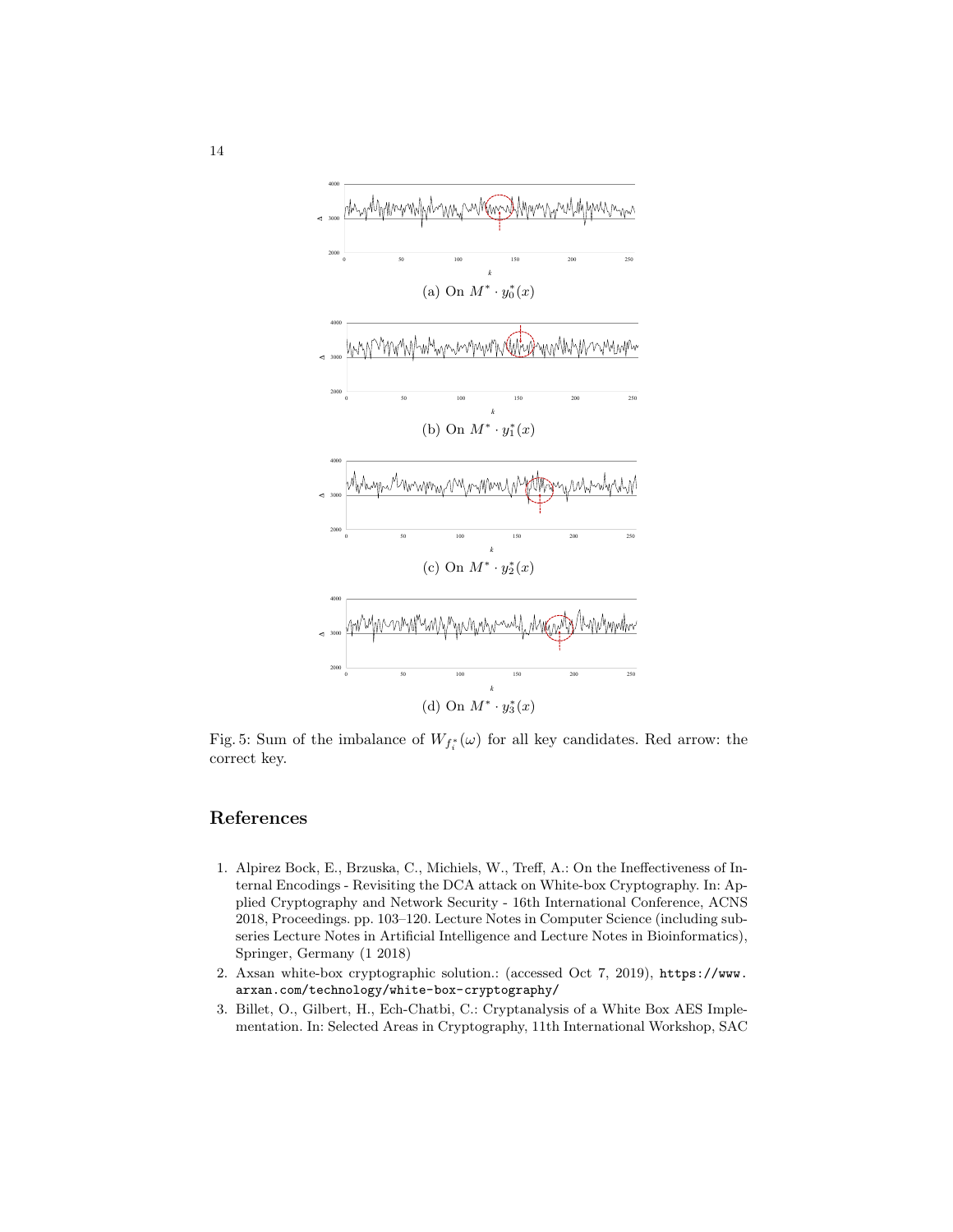2004, Waterloo, Canada, August 9-10, 2004, Revised Selected Papers. pp. 227–240 (2004)

- 4. Bos, J.W., Hubain, C., Michiels, W., Teuwen, P.: Differential Computation Analysis: Hiding Your White-Box Designs is Not Enough. In: Cryptographic Hardware and Embedded Systems - CHES 2016 - 18th International Conference, Santa Barbara, CA, USA, August 17-19, 2016, Proceedings. pp. 215–236 (2016), https://doi.org/10.1007/978-3-662-53140-2\\_11
- 5. Brier, E., Clavier, C., Olivier, F.: Correlation Power Analysis with a Leakage Model. In: Cryptographic Hardware and Embedded Systems - CHES 2004: 6th International Workshop Cambridge, MA, USA, August 11-13, 2004. Proceedings. Lecture Notes in Computer Science, vol. 3156, pp. 16–29. Springer (2004)
- 6. Bringer, J., Chabanne, H., Dottax, E.: White Box Cryptography: Another Attempt. IACR Cryptology ePrint Archive 2006, 468 (2006)
- 7. Chow, S., Eisen, P., Johnson, H., Oorschot, P.C.V.: White-Box Cryptography and an AES Implementation. In: Proceedings of the Ninth Workshop on Selected Areas in Cryptography (SAC 2002). pp. 250–270. Springer-Verlag (2002)
- 8. Gemalto white-box cryptographic solution: (accessed Oct 7, 2019), https:// sentinel.gemalto.com/software-monetization/white-box-cryptography/
- 9. Goubin, L., Masereel, J., Quisquater, M.: Cryptanalysis of White Box DES Implementations. In: Selected Areas in Cryptography, 14th International Workshop, SAC 2007, Ottawa, Canada, August 16-17, 2007, Revised Selected Papers. pp. 278–295 (2007)
- 10. InsideSecure white-box cryptographic solution: (accessed Oct 7, 2019), https://www.insidesecure.com/Products/Application-Protection/ Software-Protection/WhiteBox
- 11. Karroumi, M.: Protecting White-Box AES with Dual Ciphers. In: Information Security and Cryptology - ICISC 2010 - 13th International Conference, Seoul, Korea, December 1-3, 2010, Revised Selected Papers. pp. 278–291 (2010)
- 12. Lee, S., Choi, D., Choi, Y.J.: Conditional Re-encoding Method for Cryptanalysis-Resistant White-Box AES. vol. 5. Electronics and Telecommunications Research Institute (Oct 2015), http://dx.doi.org/10.4218/etrij.15.0114.0025
- 13. Lepoint, T., Rivain, M., Mulder, Y.D., Roelse, P., Preneel, B.: Two Attacks on a White-Box AES Implementation. In: Selected Areas in Cryptography - SAC 2013 - 20th International Conference, Burnaby, BC, Canada, August 14-16, 2013, Revised Selected Papers. pp. 265–285 (2013)
- 14. Link, H.E., Neumann, W.D.: Clarifying Obfuscation: Improving the Security of White-box DES. In: International Conference on Information Technology: Coding and Computing (ITCC'05) - Volume II. vol. 1, pp. 679–684 Vol. 1 (April 2005)
- 15. Mangard, S., Oswald, E., Popp, T.: Power Analysis Attacks: Revealing the Secrets of Smart Cards (Advances in Information Security) (2007)
- 16. Michiels, W., Gorissen, P., Hollmann, H.D.L.: Cryptanalysis of a Generic Class of White-Box Implementations. In: Selected Areas in Cryptography, 15th International Workshop, SAC 2008, Sackville, New Brunswick, Canada, August 14-15, Revised Selected Papers. pp. 414–428 (2008)
- 17. Mulder, Y.D., Roelse, P., Preneel, B.: Cryptanalysis of the Xiao Lai White-Box AES Implementation. In: Selected Areas in Cryptography, 19th International Conference, SAC 2012, Windsor, ON, Canada, August 15-16, 2012, Revised Selected Papers. pp. 34–49 (2012)
- 18. Mulder, Y.D., Wyseur, B., Preneel, B.: Cryptanalysis of a Perturbated White-Box AES Implementation. In: Progress in Cryptology - INDOCRYPT 2010 - 11th